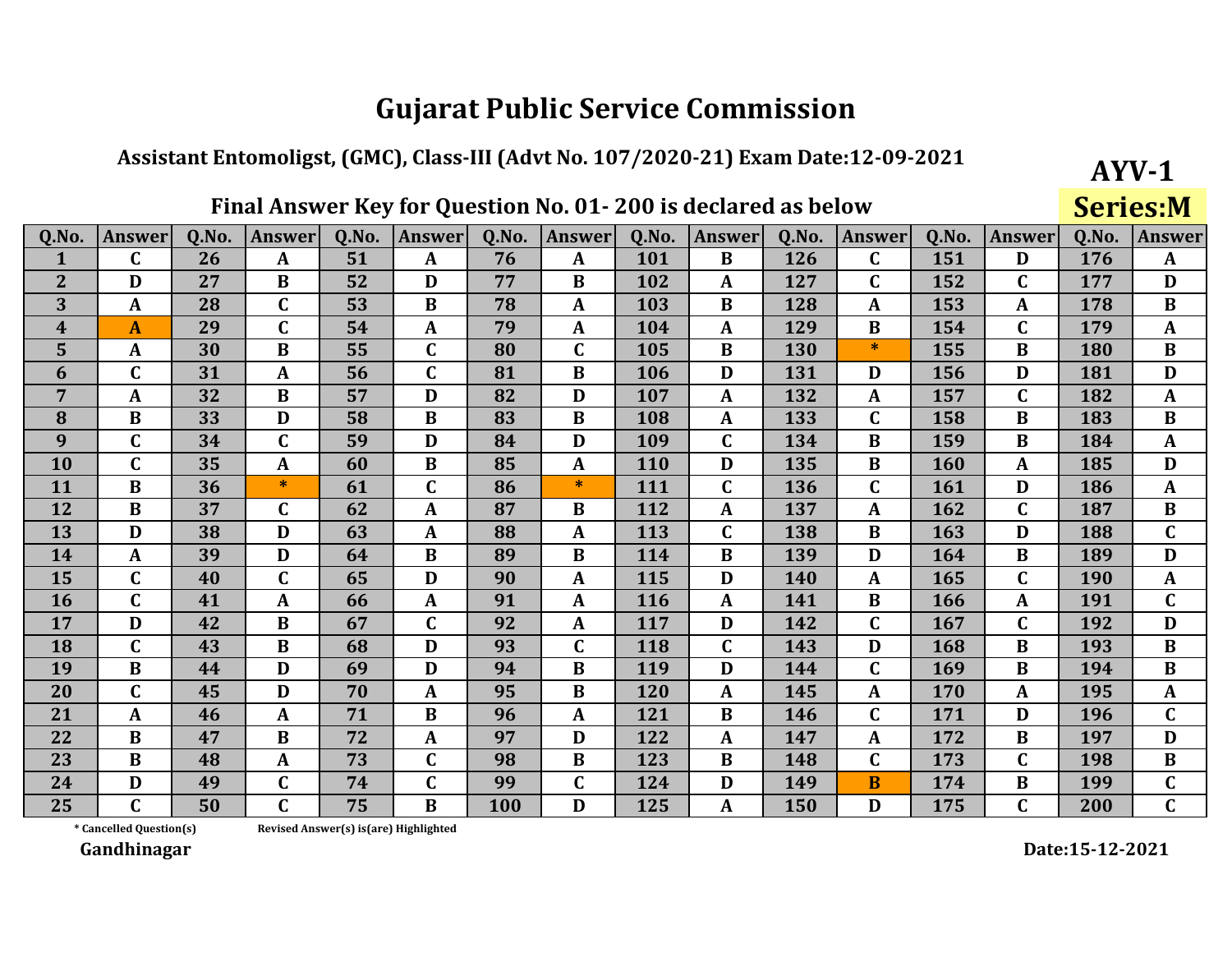## Assistant Entomoligst, (GMC), Class-III (Advt No. 107/2020-21) Exam Date:12-09-2021

## Final Answer Key for Question No. 01-200 is declared as below

**Series:A** 

 $AYV-1$ 

| Q.No.          | <b>Answer</b>    | Q.No. | <b>Answer</b> | 0.No. | <b>Answer</b> | 0.No.      | <b>Answer</b> | Q.No. | <b>Answer</b> | <b>O.No.</b> | <b>Answer</b>  | Q.No. | <b>Answer</b> | Q.No.      | <b>Answer</b> |
|----------------|------------------|-------|---------------|-------|---------------|------------|---------------|-------|---------------|--------------|----------------|-------|---------------|------------|---------------|
| $\mathbf{1}$   | $\mathbf C$      | 26    | A             | 51    | A             | 76         | A             | 101   | $\bf{B}$      | 126          | C              | 151   | D             | 176        | $\mathbf{A}$  |
| $\overline{2}$ | D                | 27    | B             | 52    | D             | 77         | B             | 102   | A             | 127          | C              | 152   | $\mathbf C$   | 177        | D             |
| 3              | $\mathbf{A}$     | 28    | $\mathbf C$   | 53    | $\bf{B}$      | 78         | $\mathbf A$   | 103   | B             | 128          | A              | 153   | A             | 178        | $\bf{B}$      |
| 4              | $\boldsymbol{A}$ | 29    | $\mathbf C$   | 54    | A             | 79         | $\mathbf A$   | 104   | $\mathbf{A}$  | 129          | B              | 154   | $\mathbf C$   | 179        | $\mathbf{A}$  |
| 5              | A                | 30    | $\bf{B}$      | 55    | $\mathbf C$   | 80         | $\mathbf C$   | 105   | B             | 130          | $\ast$         | 155   | B             | 180        | $\bf{B}$      |
| 6              | $\mathbf C$      | 31    | $\mathbf{A}$  | 56    | $\mathbf C$   | 81         | $\bf{B}$      | 106   | D             | 131          | D              | 156   | D             | 181        | D             |
| 7              | A                | 32    | $\bf{B}$      | 57    | D             | 82         | D             | 107   | $\mathbf{A}$  | 132          | A              | 157   | $\mathbf{C}$  | 182        | $\mathbf{A}$  |
| 8              | B                | 33    | D             | 58    | $\bf{B}$      | 83         | B             | 108   | A             | 133          | $\mathbf C$    | 158   | B             | 183        | $\bf{B}$      |
| 9              | $\mathbf C$      | 34    | $\mathbf C$   | 59    | D             | 84         | D             | 109   | $\mathbf C$   | 134          | B              | 159   | B             | 184        | $\mathbf{A}$  |
| 10             | $\mathbf C$      | 35    | $\mathbf{A}$  | 60    | $\bf{B}$      | 85         | $\mathbf{A}$  | 110   | D             | 135          | B              | 160   | A             | 185        | D             |
| 11             | $\bf{B}$         | 36    | $\ast$        | 61    | C             | 86         | $\ast$        | 111   | $\mathbf C$   | 136          | $\mathbf C$    | 161   | D             | 186        | $\mathbf{A}$  |
| 12             | $\bf{B}$         | 37    | $\mathbf C$   | 62    | A             | 87         | $\bf{B}$      | 112   | $\mathbf{A}$  | 137          | A              | 162   | $\mathbf C$   | 187        | $\bf{B}$      |
| 13             | D                | 38    | D             | 63    | A             | 88         | A             | 113   | $\mathbf C$   | 138          | B              | 163   | D             | 188        | $\mathbf C$   |
| 14             | $\mathbf{A}$     | 39    | D             | 64    | B             | 89         | $\bf{B}$      | 114   | $\bf{B}$      | 139          | D              | 164   | $\bf{B}$      | 189        | D             |
| 15             | $\mathbf C$      | 40    | $\mathbf C$   | 65    | D             | 90         | A             | 115   | D             | 140          | A              | 165   | $\mathbf C$   | <b>190</b> | $\mathbf{A}$  |
| <b>16</b>      | $\mathbf C$      | 41    | $\mathbf{A}$  | 66    | A             | 91         | $\mathbf{A}$  | 116   | A             | 141          | B              | 166   | A             | 191        | $\mathbf C$   |
| 17             | D                | 42    | B             | 67    | C             | 92         | A             | 117   | D             | 142          | C              | 167   | $\mathbf C$   | 192        | D             |
| 18             | $\mathbf C$      | 43    | $\bf{B}$      | 68    | D             | 93         | $\mathbf C$   | 118   | $\mathbf C$   | 143          | D              | 168   | $\bf{B}$      | 193        | $\bf{B}$      |
| 19             | $\bf{B}$         | 44    | D             | 69    | D             | 94         | $\bf{B}$      | 119   | D             | 144          | $\mathbf C$    | 169   | $\bf{B}$      | 194        | $\bf{B}$      |
| 20             | $\mathbf C$      | 45    | D             | 70    | A             | 95         | $\bf{B}$      | 120   | $\mathbf{A}$  | 145          | A              | 170   | A             | 195        | $\mathbf{A}$  |
| 21             | A                | 46    | A             | 71    | $\bf{B}$      | 96         | A             | 121   | B             | 146          | $\mathbf C$    | 171   | D             | 196        | $\mathbf C$   |
| 22             | $\bf{B}$         | 47    | $\bf{B}$      | 72    | A             | 97         | D             | 122   | $\mathbf{A}$  | 147          | $\mathbf{A}$   | 172   | $\bf{B}$      | 197        | D             |
| 23             | $\bf{B}$         | 48    | A             | 73    | C             | 98         | B             | 123   | $\bf{B}$      | 148          | $\mathbf C$    | 173   | $\mathbf C$   | 198        | $\bf{B}$      |
| 24             | D                | 49    | $\mathbf C$   | 74    | $\mathbf C$   | 99         | $\mathbf C$   | 124   | D             | 149          | $\overline{B}$ | 174   | $\bf{B}$      | 199        | $\mathbf C$   |
| 25             | $\mathbf C$      | 50    | $\mathbf C$   | 75    | B             | <b>100</b> | D             | 125   | A             | 150          | D              | 175   | $\mathbf C$   | 200        | $\mathbf C$   |

\* Cancelled Question(s) Revised Answer(s) is(are) Highlighted

Gandhinagar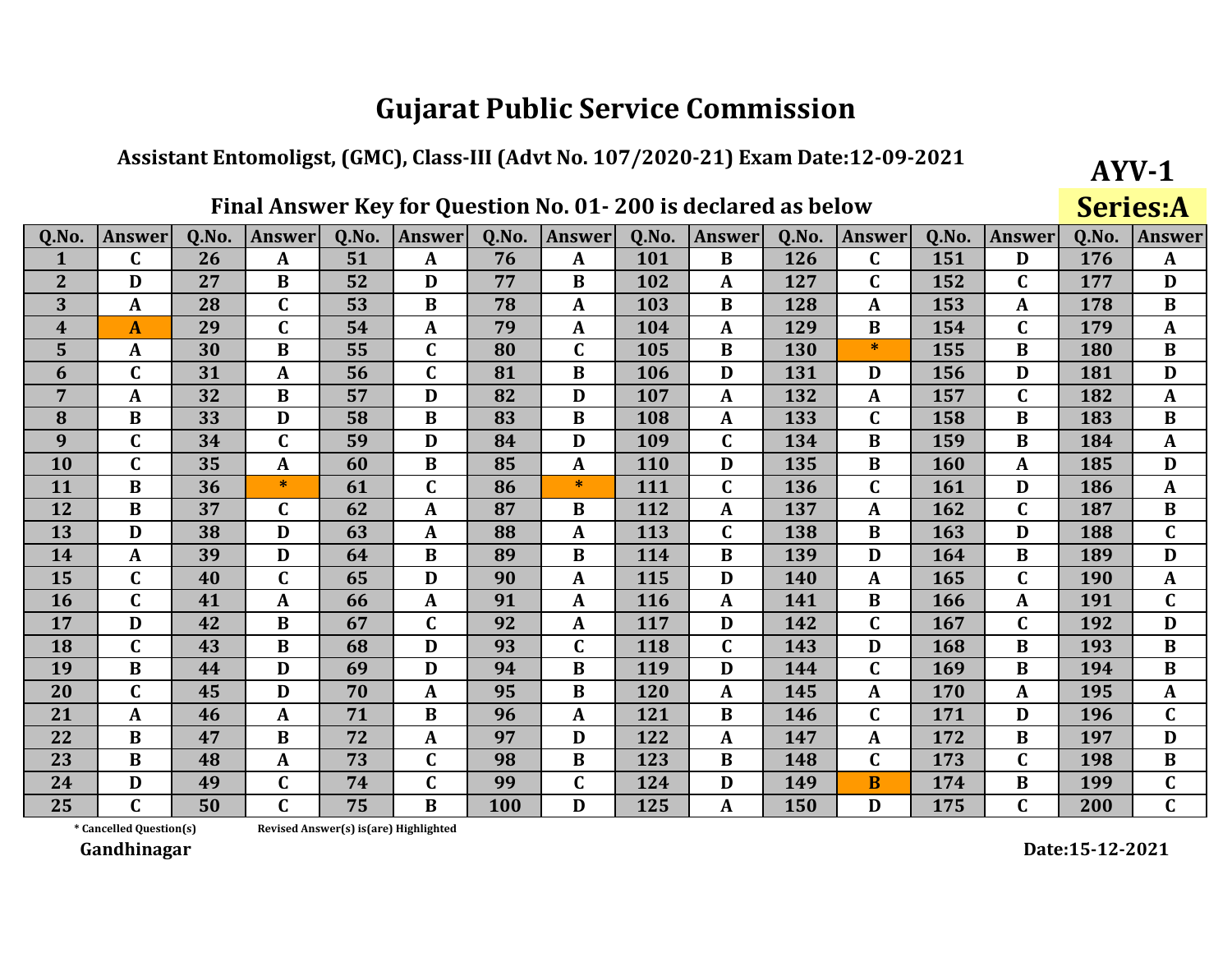#### Assistant Entomoligst, (GMC), Class-III (Advt No. 107/2020-21) Exam Date:12-09-2021

## Final Answer Key for Question No. 01-200 is declared as below

**Series:B** 

 $AYV-1$ 

| Q.No.            | <b>Answer</b>           | 0.No. | <b>Answer</b> | Q.No.                                 | <b>Answer</b> | Q.No. | <b>Answer</b> | Q.No.      | <b>Answer</b> | Q.No. | <b>Answer</b> | Q.No.      | <b>Answer</b> | Q.No.      | <b>Answer</b> |
|------------------|-------------------------|-------|---------------|---------------------------------------|---------------|-------|---------------|------------|---------------|-------|---------------|------------|---------------|------------|---------------|
| 1                | $\mathbf{A}$            | 26    | $\mathbf{A}$  | 51                                    | A             | 76    | $\mathbf{A}$  | 101        | D             | 126   | $\mathbf{A}$  | 151        | B             | 176        | $\mathbf C$   |
| $\mathbf{2}$     | D                       | 27    | B             | 52                                    | B             | 77    | D             | 102        | C             | 127   | D             | 152        | A             | 177        | D             |
| 3                | $\bf{B}$                | 28    | $\mathbf{A}$  | 53                                    | $\bf{B}$      | 78    | $\bf{B}$      | 103        | $\mathbf{A}$  | 128   | B             | 153        | $\bf{B}$      | 178        | $\bf{B}$      |
| $\boldsymbol{4}$ | A                       | 29    | $\mathbf{A}$  | 54                                    | D             | 79    | $\mathbf C$   | 104        | $\mathbf C$   | 129   | A             | 154        | D             | 179        | $\mathbf C$   |
| 5 <sup>5</sup>   | $\mathbf C$             | 30    | $\mathbf{C}$  | 55                                    | $\mathbf C$   | 80    | D             | 105        | $\bf{B}$      | 130   | $\bf{B}$      | 155        | A             | 180        | $\mathbf{C}$  |
| 6                | $\mathbf C$             | 31    | $\mathbf C$   | 56                                    | $\mathbf{A}$  | 81    | $\mathbf{A}$  | 106        | D             | 131   | B             | 156        | $\mathbf C$   | 181        | D             |
| $\overline{7}$   | D                       | 32    | D             | 57                                    | $\bf{B}$      | 82    | $\bf{B}$      | 107        | $\mathbf C$   | 132   | A             | 157        | $\mathbf C$   | 182        | $\mathbf{A}$  |
| 8                | $\bf{B}$                | 33    | $\mathbf{A}$  | 58                                    | $\mathbf C$   | 83    | D             | 108        | $\bf{B}$      | 133   | B             | 158        | A             | 183        | $\mathbf{C}$  |
| 9                | D                       | 34    | $\mathbf{A}$  | 59                                    | $\mathbf{C}$  | 84    | $\mathbf C$   | 109        | $\bf{B}$      | 134   | A             | 159        | $\bf{B}$      | 184        | $\bf{B}$      |
| 10               | B                       | 35    | $\mathbf{A}$  | 60                                    | $\bf{B}$      | 85    | $\mathbf{A}$  | <b>110</b> | $\mathbf{A}$  | 135   | $\bf{B}$      | <b>160</b> | $\ast$        | 185        | $\bf{B}$      |
| <b>11</b>        | $\mathbf C$             | 36    | $\mathbf C$   | 61                                    | B             | 86    | $\ast$        | 111        | D             | 136   | D             | 161        | D             | 186        | $\mathbf C$   |
| 12               | A                       | 37    | A             | 62                                    | D             | 87    | $\mathbf C$   | 112        | $\mathbf C$   | 137   | A             | 162        | $\mathbf{A}$  | 187        | $\mathbf{A}$  |
| 13               | $\mathbf{A}$            | 38    | $\bf{B}$      | 63                                    | $\bf{B}$      | 88    | D             | 113        | D             | 138   | A             | 163        | $\bf{B}$      | 188        | $\bf{B}$      |
| 14               | $\bf{B}$                | 39    | $\mathbf{C}$  | 64                                    | D             | 89    | D             | 114        | $\bf{B}$      | 139   | $\mathbf C$   | 164        | A             | 189        | D             |
| 15               | D                       | 40    | $\mathbf{C}$  | 65                                    | $\mathbf{A}$  | 90    | $\mathbf C$   | 115        | $\mathbf C$   | 140   | D             | 165        | D             | <b>190</b> | $\mathbf{A}$  |
| 16               | A                       | 41    | $\bf{B}$      | 66                                    | $\ast$        | 91    | $\mathbf{A}$  | 116        | $\mathbf{A}$  | 141   | C             | 166        | $\mathbf{A}$  | 191        | $\bf{B}$      |
| 17               | $\mathbf C$             | 42    | $\bf{B}$      | 67                                    | B             | 92    | $\bf{B}$      | 117        | $\mathbf C$   | 142   | A             | 167        | $\bf{B}$      | 192        | $\mathbf C$   |
| 18               | D                       | 43    | D             | 68                                    | $\mathbf{A}$  | 93    | $\bf{B}$      | 118        | $\bf{B}$      | 143   | $\mathbf C$   | 168        | $\mathbf{C}$  | 193        | D             |
| 19               | D                       | 44    | $\mathbf{A}$  | 69                                    | $\bf{B}$      | 94    | D             | 119        | $\bf{B}$      | 144   | $\bf{B}$      | 169        | D             | 194        | $\mathbf C$   |
| 20               | A                       | 45    | $\mathbf C$   | 70                                    | $\mathbf{A}$  | 95    | D             | 120        | $\mathbf{A}$  | 145   | D             | 170        | A             | 195        | $\mathbf{A}$  |
| 21               | $\bf{B}$                | 46    | $\mathbf C$   | 71                                    | A             | 96    | $\mathbf{A}$  | 121        | D             | 146   | A             | 171        | $\mathbf C$   | 196        | $\mathbf C$   |
| 22               | $\boldsymbol{A}$        | 47    | $\mathbf{D}$  | 72                                    | A             | 97    | $\bf{B}$      | 122        | $\bf{B}$      | 147   | D             | 172        | D             | 197        | $\mathbf{A}$  |
| 23               | $\mathbf C$             | 48    | $\mathbf{C}$  | 73                                    | $\mathbf C$   | 98    | $\mathbf{A}$  | 123        | $\mathbf C$   | 148   | $\mathbf C$   | 173        | $\bf{B}$      | 198        | $\mathbf C$   |
| 24               | $\mathbf C$             | 49    | $\bf{B}$      | 74                                    | B             | 99    | $\mathbf C$   | 124        | B             | 149   | D             | 174        | B             | 199        | B             |
| 25               | $\bf{B}$                | 50    | $\mathbf{C}$  | 75                                    | $\bf{B}$      | 100   | $\mathbf C$   | 125        | $\mathbf C$   | 150   | ${\bf A}$     | 175        | A             | 200        | D             |
|                  | * Cancelled Question(s) |       |               | Revised Answer(s) is(are) Highlighted |               |       |               |            |               |       |               |            |               |            |               |

Revised Answer(s) is(are) Highlighted

Gandhinagar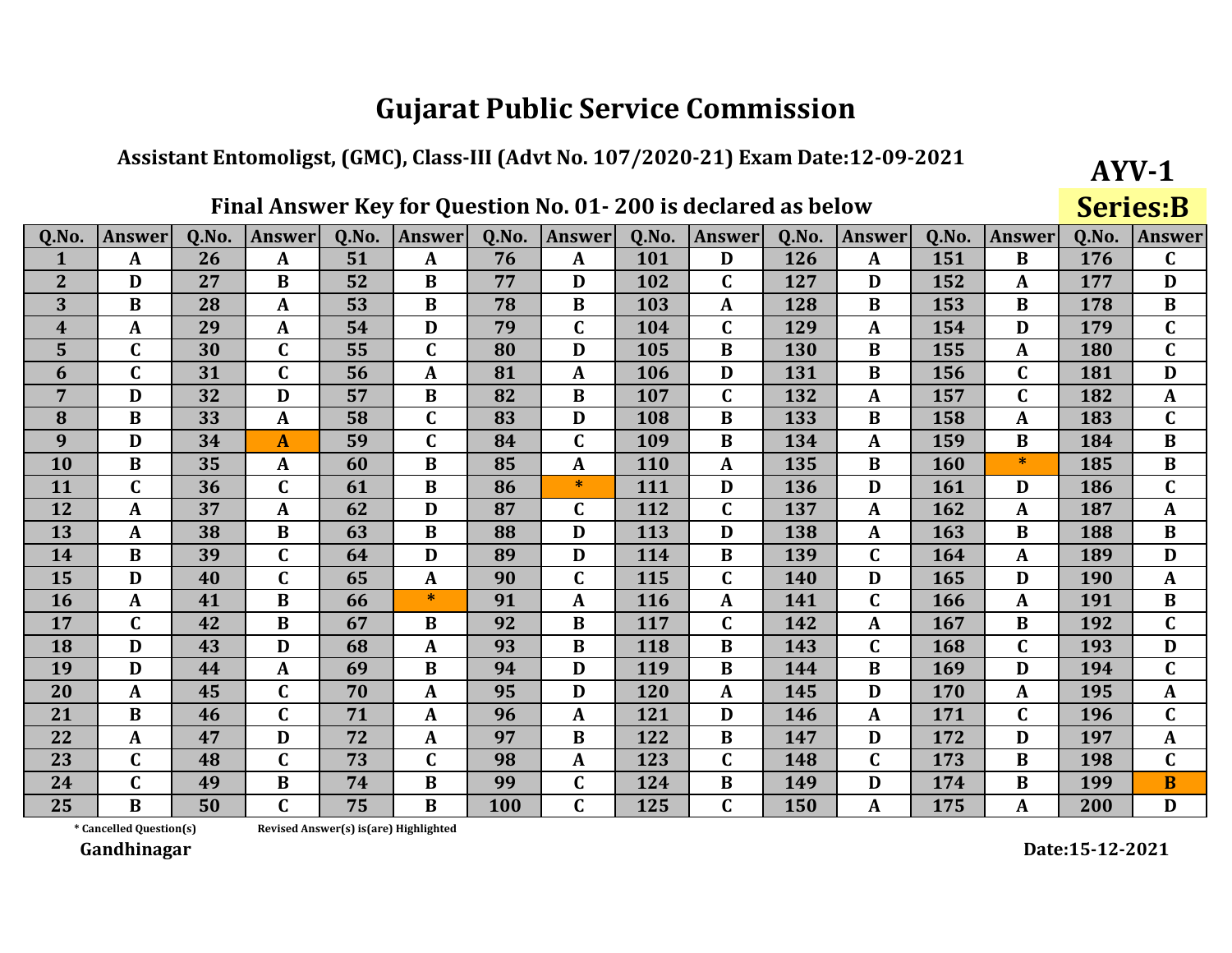#### Assistant Entomoligst, (GMC), Class-III (Advt No. 107/2020-21) Exam Date:12-09-2021

## Final Answer Key for Question No. 01-200 is declared as below

Series:C

 $AYV-1$ 

| Q.No.          | <b>Answer</b> | Q.No. | <b>Answer</b> | 0.No. | <b>Answer</b> | Q.No.      | <b>Answer</b> | Q.No.      | <b>Answer</b> | 0.No.      | <b>Answer</b> | Q.No. | <b>Answer</b> | Q.No. | <b>Answer</b>  |
|----------------|---------------|-------|---------------|-------|---------------|------------|---------------|------------|---------------|------------|---------------|-------|---------------|-------|----------------|
| $\mathbf{1}$   | $\mathbf{A}$  | 26    | $\ast$        | 51    | $\bf{B}$      | 76         | $\mathbf C$   | 101        | D             | 126        | $\mathbf{A}$  | 151   | $\mathbf C$   | 176   | D              |
| $\overline{2}$ | B             | 27    | B             | 52    | B             | 77         | D             | 102        | A             | 127        | B             | 152   | A             | 177   | $\mathbf C$    |
| 3              | D             | 28    | $\mathbf{A}$  | 53    | D             | 78         | $\bf{B}$      | 103        | $\mathbf C$   | 128        | $\mathbf{C}$  | 153   | $\mathbf C$   | 178   | $\bf{B}$       |
| 4              | $\mathbf C$   | 29    | $\bf{B}$      | 54    | A             | 79         | D             | 104        | B             | 129        | D             | 154   | B             | 179   | $\bf{B}$       |
| 5              | $\mathbf{A}$  | 30    | $\mathbf{A}$  | 55    | $\mathbf C$   | 80         | $\bf{B}$      | 105        | $\bf{B}$      | 130        | A             | 155   | D             | 180   | $\mathbf{A}$   |
| 6              | $\ast$        | 31    | $\mathbf{A}$  | 56    | $\mathbf C$   | 81         | $\mathbf C$   | 106        | $\mathbf C$   | 131        | $\mathbf C$   | 156   | $\mathbf{A}$  | 181   | D              |
| $\overline{7}$ | $\mathbf C$   | 32    | $\mathbf{A}$  | 57    | D             | 82         | $\mathbf{A}$  | 107        | $\mathbf{A}$  | 132        | D             | 157   | D             | 182   | $\mathbf C$    |
| 8              | D             | 33    | $\mathbf C$   | 58    | C             | 83         | A             | 108        | B             | 133        | B             | 158   | $\mathbf C$   | 183   | D              |
| 9              | D             | 34    | B             | 59    | $\bf{B}$      | 84         | $\bf{B}$      | 109        | D             | 134        | $\bf{B}$      | 159   | D             | 184   | $\bf{B}$       |
| 10             | $\mathbf C$   | 35    | $\bf{B}$      | 60    | $\mathbf{C}$  | 85         | D             | 110        | A             | 135        | $\mathbf{A}$  | 160   | $\mathbf{A}$  | 185   | $\mathbf{C}$   |
| 11             | $\mathbf{A}$  | 36    | $\mathbf{A}$  | 61    | A             | 86         | $\mathbf{A}$  | 111        | $\bf{B}$      | 136        | $\mathbf C$   | 161   | $\bf{B}$      | 186   | $\mathbf{A}$   |
| 12             | $\bf{B}$      | 37    | D             | 62    | $\bf{B}$      | 87         | $\mathbf C$   | 112        | $\mathbf{C}$  | 137        | D             | 162   | $\mathbf{A}$  | 187   | $\mathbf{C}$   |
| 13             | $\bf{B}$      | 38    | $\bf{B}$      | 63    | $\bf{B}$      | 88         | D             | 113        | D             | 138        | $\bf{B}$      | 163   | $\bf{B}$      | 188   | $\bf{B}$       |
| 14             | D             | 39    | $\mathbf C$   | 64    | D             | 89         | D             | 114        | $\mathbf C$   | 139        | $\mathbf{C}$  | 164   | D             | 189   | $\bf{B}$       |
| 15             | D             | 40    | D             | 65    | C             | 90         | A             | 115        | A             | <b>140</b> | $\mathbf C$   | 165   | $\mathbf{A}$  | 190   | $\mathbf{A}$   |
| 16             | $\mathbf{A}$  | 41    | $\mathbf C$   | 66    | $\mathbf{A}$  | 91         | $\bf{B}$      | <b>116</b> | C             | 141        | $\bf{B}$      | 166   | $\mathbf C$   | 191   | D              |
| 17             | $\bf{B}$      | 42    | D             | 67    | $\bf{B}$      | 92         | $\mathbf{A}$  | 117        | $\mathbf{A}$  | 142        | $\mathbf{A}$  | 167   | $\mathbf C$   | 192   | $\bf{B}$       |
| 18             | $\mathbf{A}$  | 43    | $\mathbf{A}$  | 68    | $\mathbf C$   | 93         | $\mathbf C$   | 118        | $\mathbf C$   | 143        | $\bf{B}$      | 168   | $\mathbf{A}$  | 193   | $\overline{C}$ |
| 19             | $\mathbf C$   | 44    | $\mathbf{A}$  | 69    | $\mathbf{C}$  | 94         | $\mathbf{C}$  | 119        | B             | 144        | $\mathbf{A}$  | 169   | $\bf{B}$      | 194   | $\bf{B}$       |
| 20             | $\mathbf C$   | 45    | $\mathbf{A}$  | 70    | $\bf{B}$      | 95         | $\bf{B}$      | 120        | D             | 145        | $\bf{B}$      | 170   | $\ast$        | 195   | $\mathbf{C}$   |
| 21             | $\bf{B}$      | 46    | $\mathbf C$   | 71    | $\mathbf{A}$  | 96         | $\mathbf{A}$  | 121        | D             | 146        | D             | 171   | D             | 196   | $\mathbf{A}$   |
| 22             | D             | 47    | A             | 72    | D             | 97         | B             | 122        | A             | 147        | $\mathbf{A}$  | 172   | $\mathbf C$   | 197   | D              |
| 23             | $\bf{B}$      | 48    | $\bf{B}$      | 73    | $\bf{B}$      | 98         | $\mathbf{A}$  | 123        | B             | 148        | $\mathbf{A}$  | 173   | $\mathbf{A}$  | 198   | $\bf{B}$       |
| 24             | D             | 49    | $\mathbf C$   | 74    | A             | 99         | $\mathbf{A}$  | 124        | A             | 149        | C             | 174   | $\mathbf C$   | 199   | $\mathbf{A}$   |
| 25             | A             | 50    | $\mathbf C$   | 75    | $\mathbf C$   | <b>100</b> | C             | 125        | D             | <b>150</b> | D             | 175   | B             | 200   | $\bf{B}$       |

\* Cancelled Question(s)

Revised Answer(s) is(are) Highlighted

Gandhinagar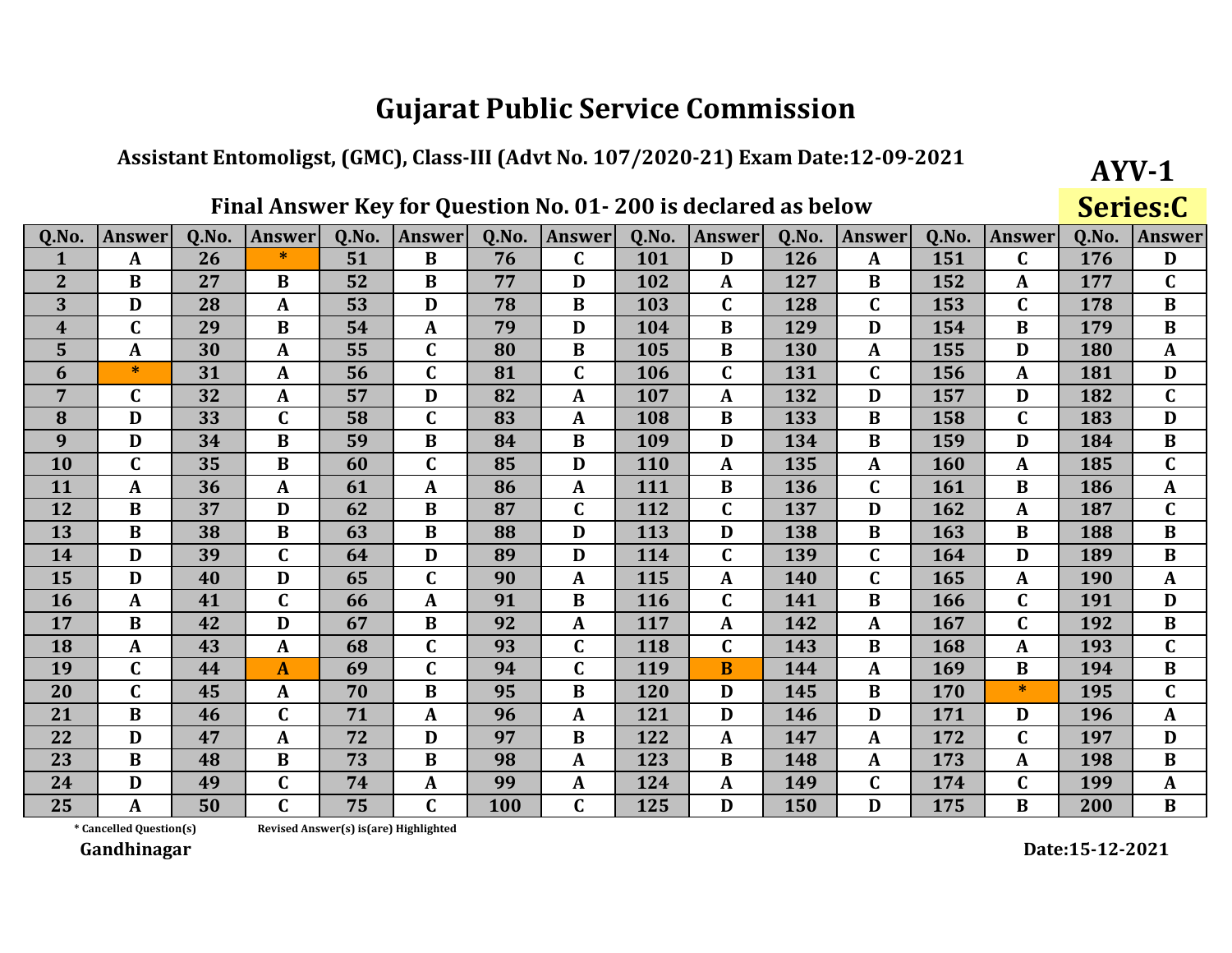## Assistant Entomoligst, (GMC), Class-III (Advt No. 107/2020-21) Exam Date:12-09-2021

## Final Answer Key for Question No. 01-200 is declared as below

**Series:D** 

 $AYV-1$ 

| Q.No.          | <b>Answer</b> | Q.No. | <b>Answer</b> | Q.No. | <b>Answer</b> | Q.No.      | <b>Answer</b> | Q.No.      | <b>Answer</b> | Q.No. | <b>Answer</b> | Q.No. | <b>Answer</b> | Q.No. | <b>Answer</b> |
|----------------|---------------|-------|---------------|-------|---------------|------------|---------------|------------|---------------|-------|---------------|-------|---------------|-------|---------------|
| 1              | $\bf{B}$      | 26    | $\mathbf C$   | 51    | A             | 76         | $\mathbf C$   | 101        | D             | 126   | D             | 151   | D             | 176   | D             |
| $\overline{2}$ | D             | 27    | D             | 52    | B             | 77         | A             | 102        | A             | 127   | C             | 152   | A             | 177   | A             |
| 3              | $\bf{B}$      | 28    | $\bf{B}$      | 53    | D             | 78         | $\bf{B}$      | 103        | $\bf{B}$      | 128   | $\bf{B}$      | 153   | $\mathbf C$   | 178   | $\mathbf{A}$  |
| 4              | D             | 29    | D             | 54    | $\mathbf{C}$  | 79         | $\mathbf C$   | 104        | $\mathbf{A}$  | 129   | B             | 154   | B             | 179   | $\mathbf C$   |
| 5              | $\mathbf{A}$  | 30    | $\bf{B}$      | 55    | A             | 80         | $\mathbf C$   | 105        | D             | 130   | A             | 155   | B             | 180   | D             |
| 6              | $\ast$        | 31    | $\mathbf C$   | 56    | $\ast$        | 81         | $\bf{B}$      | 106        | $\mathbf{A}$  | 131   | D             | 156   | $\mathbf C$   | 181   | $\mathbf C$   |
| $\overline{7}$ | $\bf{B}$      | 32    | $\mathbf{A}$  | 57    | $\mathbf C$   | 82         | $\bf{B}$      | 107        | $\bf{B}$      | 132   | $\mathbf C$   | 157   | A             | 182   | $\mathbf{A}$  |
| 8              | $\mathbf{A}$  | 33    | $\mathbf{A}$  | 58    | D             | 83         | D             | 108        | $\mathbf C$   | 133   | D             | 158   | B             | 183   | $\mathbf C$   |
| 9              | $\bf{B}$      | 34    | $\bf{B}$      | 59    | D             | 84         | A             | 109        | D             | 134   | B             | 159   | D             | 184   | $\bf{B}$      |
| 10             | $\mathbf{A}$  | 35    | D             | 60    | C             | 85         | $\mathbf C$   | 110        | $\mathbf{A}$  | 135   | C             | 160   | A             | 185   | D             |
| 11             | $\mathbf{A}$  | 36    | $\mathbf{A}$  | 61    | A             | 86         | $\mathbf C$   | 111        | $\mathbf C$   | 136   | A             | 161   | $\bf{B}$      | 186   | $\mathbf{A}$  |
| 12             | $\mathbf{A}$  | 37    | $\mathbf C$   | 62    | $\bf{B}$      | 87         | D             | 112        | D             | 137   | C             | 162   | $\mathbf C$   | 187   | D             |
| 13             | $\mathbf C$   | 38    | D             | 63    | $\bf{B}$      | 88         | $\mathbf C$   | 113        | $\bf{B}$      | 138   | $\bf{B}$      | 163   | D             | 188   | $\mathbf C$   |
| 14             | $\bf{B}$      | 39    | D             | 64    | D             | 89         | $\bf{B}$      | 114        | $\bf{B}$      | 139   | $\bf{B}$      | 164   | $\mathbf C$   | 189   | D             |
| 15             | $\bf{B}$      | 40    | $\mathbf{A}$  | 65    | D             | 90         | $\mathbf C$   | 115        | $\mathbf{A}$  | 140   | $\mathbf{A}$  | 165   | A             | 190   | $\mathbf{A}$  |
| <b>16</b>      | $\mathbf{A}$  | 41    | $\bf{B}$      | 66    | A             | 91         | A             | <b>116</b> | $\mathbf C$   | 141   | D             | 166   | $\mathbf C$   | 191   | $\bf{B}$      |
| 17             | D             | 42    | $\mathbf{A}$  | 67    | B             | 92         | $\bf{B}$      | 117        | D             | 142   | B             | 167   | A             | 192   | $\mathbf{A}$  |
| 18             | $\bf{B}$      | 43    | $\mathbf C$   | 68    | A             | 93         | $\bf{B}$      | 118        | $\bf{B}$      | 143   | $\mathbf C$   | 168   | $\mathbf C$   | 193   | $\bf{B}$      |
| 19             | $\mathbf C$   | 44    | $\mathbf C$   | 69    | $\mathbf C$   | 94         | D             | 119        | $\mathbf C$   | 144   | $\bf{B}$      | 169   | B             | 194   | D             |
| 20             | D             | 45    | $\bf{B}$      | 70    | $\mathbf{C}$  | 95         | $\mathbf C$   | 120        | $\mathbf C$   | 145   | $\mathbf C$   | 170   | D             | 195   | $\mathbf{A}$  |
| 21             | $\mathbf{A}$  | 46    | $\mathbf{A}$  | 71    | $\mathbf C$   | 96         | $\mathbf{A}$  | 121        | D             | 146   | A             | 171   | $\bf{B}$      | 196   | $\mathbf C$   |
| 22             | D             | 47    | $\bf{B}$      | 72    | D             | 97         | B             | 122        | $\mathbf C$   | 147   | D             | 172   | A             | 197   | $\mathbf C$   |
| 23             | $\bf{B}$      | 48    | $\mathbf{A}$  | 73    | $\mathbf{A}$  | 98         | $\mathbf C$   | 123        | $\mathbf{A}$  | 148   | B             | 173   | $\bf{B}$      | 198   | $\mathbf A$   |
| 24             | A             | 49    | $\mathbf{A}$  | 74    | A             | 99         | $\mathbf C$   | 124        | $\mathbf C$   | 149   | A             | 174   | A             | 199   | $\bf{B}$      |
| 25             | $\mathbf C$   | 50    | $\mathbf C$   | 75    | A             | <b>100</b> | B             | 125        | $\bf{B}$      | 150   | B             | 175   | B             | 200   | $\ast$        |

\* Cancelled Question(s) Revised Answer(s) is(are) Highlighted

Gandhinagar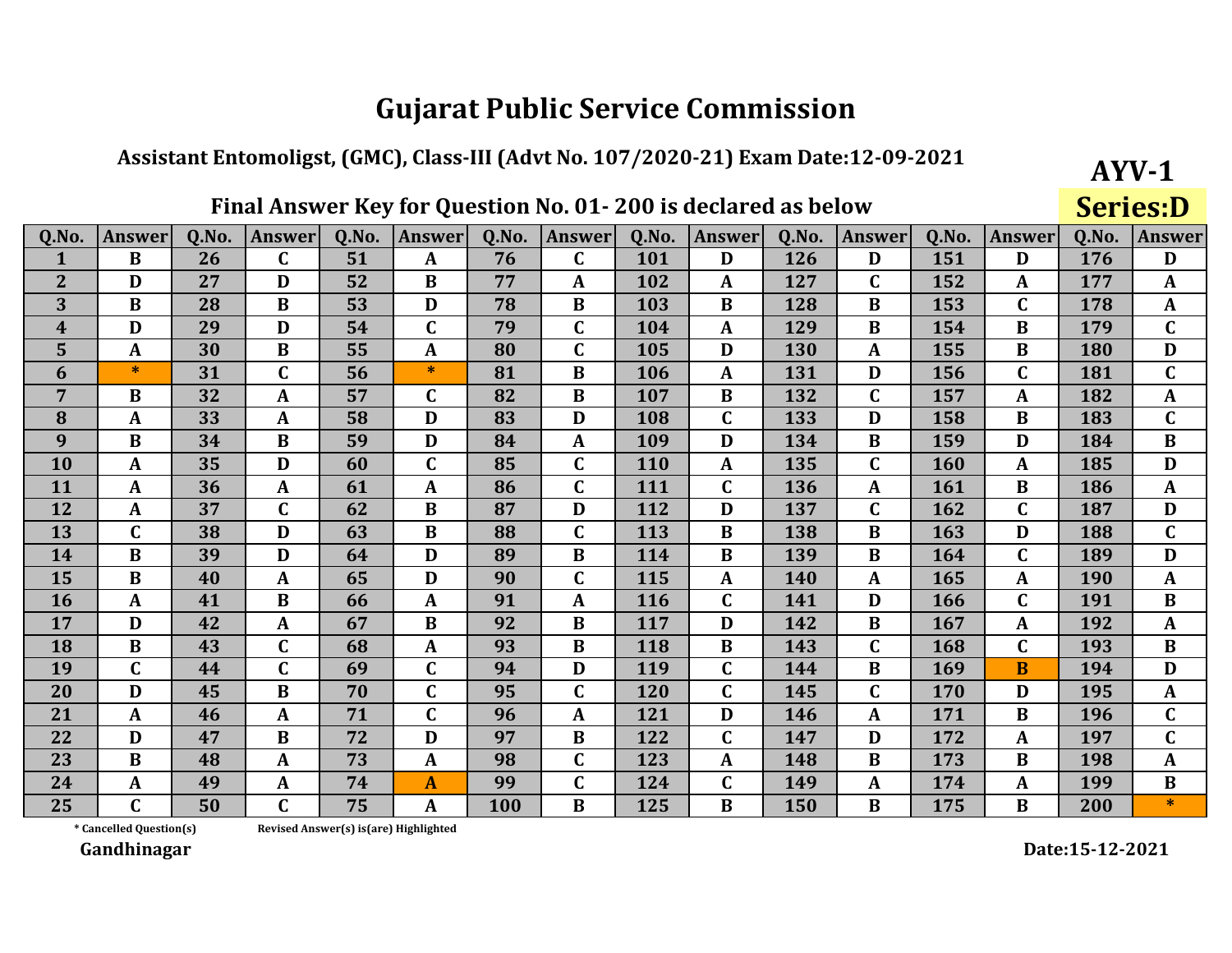#### Assistant Entomoligst, (GMC), Class-III (Advt No. 107/2020-21) Exam Date:12-09-2021

## Final Answer Key for Question No. 01-200 is declared as below

**Series:M** 

 $AYV-2$ 

| Q.No.          | <b>Answer</b> | O.No. | <b>Answer</b> | 0.No. | <b>Answer</b> | 0.No.      | <b>Answer</b> | Q.No.      | <b>Answer</b> | 0.No. | <b>Answer</b> | 0.No. | <b>Answer</b> | Q.No. | <b>Answer</b> |
|----------------|---------------|-------|---------------|-------|---------------|------------|---------------|------------|---------------|-------|---------------|-------|---------------|-------|---------------|
| $\mathbf{1}$   | $\mathbf C$   | 26    | $\mathbf C$   | 51    | B             | 76         | A             | <b>101</b> | D             | 126   | D             | 151   | $\mathbf C$   | 176   | $\mathbf{A}$  |
| $\overline{2}$ | $\bf{B}$      | 27    | $\mathbf C$   | 52    | $\mathbf{A}$  | 77         | $\bf{B}$      | 102        | $\mathbf C$   | 127   | A             | 152   | $\bf{B}$      | 177   | $\bf{B}$      |
| 3              | $\mathbf C$   | 28    | $\bf{B}$      | 53    | D             | 78         | $\bf{B}$      | 103        | D             | 128   | D             | 153   | $\mathbf C$   | 178   | D             |
| 4              | $\mathbf C$   | 29    | D             | 54    | $\bf{B}$      | 79         | $\bf{B}$      | 104        | $\mathbf C$   | 129   | C             | 154   | $\mathbf{A}$  | 179   | $\mathbf C$   |
| 5              | $\mathbf{A}$  | 30    | $\mathbf{A}$  | 55    | A             | 80         | $\mathbf C$   | 105        | $\mathbf C$   | 130   | B             | 155   | B             | 180   | $\mathbf{A}$  |
| 6              | D             | 31    | D             | 56    | A             | 81         | $\mathbf A$   | 106        | $\bf{B}$      | 131   | $\mathbf C$   | 156   | $\mathbf{A}$  | 181   | $\bf{B}$      |
| $\overline{7}$ | $\mathbf{A}$  | 32    | $\bf{B}$      | 57    | $\mathbf C$   | 82         | $\bf{B}$      | 107        | $\mathbf{A}$  | 132   | A             | 157   | B             | 182   | $\bf{B}$      |
| 8              | $\mathbf{A}$  | 33    | $\bf{B}$      | 58    | $\mathbf C$   | 83         | A             | 108        | $\mathbf{A}$  | 133   | $\mathbf C$   | 158   | B             | 183   | $\bf{B}$      |
| 9              | $\mathbf{A}$  | 34    | $\mathbf C$   | 59    | A             | 84         | $\bf{B}$      | 109        | $\mathbf C$   | 134   | C             | 159   | $\bf{B}$      | 184   | $\mathbf{A}$  |
| 10             | D             | 35    | $\mathbf{A}$  | 60    | A             | 85         | $\mathbf C$   | 110        | $\mathbf C$   | 135   | A             | 160   | $\bf{B}$      | 185   | $\mathbf{A}$  |
| 11             | $\mathbf{A}$  | 36    | $\mathbf C$   | 61    | $\mathbf C$   | 86         | $\bf{B}$      | 111        | B             | 136   | D             | 161   | A             | 186   | D             |
| 12             | $\mathbf{B}$  | 37    | $\mathbf C$   | 62    | A             | 87         | D             | 112        | $\mathbf C$   | 137   | A             | 162   | $\mathbf C$   | 187   | $\mathbf C$   |
| 13             | D             | 38    | $\mathbf C$   | 63    | D             | 88         | $\bf{B}$      | 113        | $\bf{B}$      | 138   | $\mathbf{A}$  | 163   | $\mathbf C$   | 188   | $\mathbf{A}$  |
| 14             | $\mathbf C$   | 39    | $\bf{B}$      | 64    | D             | 89         | $\mathbf C$   | 114        | B             | 139   | B             | 164   | B             | 189   | $\bf{B}$      |
| 15             | $\mathbf C$   | 40    | $\mathbf{A}$  | 65    | $\mathbf{A}$  | 90         | D             | 115        | B             | 140   | B             | 165   | B             | 190   | $\bf{B}$      |
| 16             | $\mathbf{A}$  | 41    | $\mathbf C$   | 66    | $\mathbf C$   | 91         | $\mathbf C$   | 116        | $\bf{B}$      | 141   | B             | 166   | D             | 191   | $\mathbf C$   |
| 17             | $\mathbf{A}$  | 42    | $\bf{B}$      | 67    | D             | 92         | $\mathbf C$   | 117        | A             | 142   | B             | 167   | A             | 192   | $\bf{B}$      |
| 18             | $\mathbf{A}$  | 43    | $\mathbf{A}$  | 68    | A             | 93         | $\bf{B}$      | 118        | $\bf{B}$      | 143   | D             | 168   | $\mathbf C$   | 193   | $\mathbf C$   |
| 19             | $\bf{B}$      | 44    | $\bf{B}$      | 69    | A             | 94         | $\bf{B}$      | 119        | D             | 144   | $\mathbf{A}$  | 169   | A             | 194   | $\mathbf{C}$  |
| 20             | A             | 45    | $\mathbf C$   | 70    | $\mathbf C$   | 95         | $\bf{B}$      | 120        | $\mathbf C$   | 145   | D             | 170   | $\bf{B}$      | 195   | $\bf{B}$      |
| 21             | $\mathbf{A}$  | 46    | D             | 71    | A             | 96         | D             | 121        | $\bf{B}$      | 146   | $\bf{B}$      | 171   | $\mathbf C$   | 196   | $\mathbf{A}$  |
| 22             | $\bf{B}$      | 47    | $\mathbf{A}$  | 72    | A             | 97         | D             | 122        | $\mathbf{A}$  | 147   | D             | 172   | $\bf{B}$      | 197   | D             |
| 23             | D             | 48    | $\bf{B}$      | 73    | A             | 98         | $\bf{B}$      | 123        | $\mathbf C$   | 148   | D             | 173   | $\mathbf{A}$  | 198   | $\bf{B}$      |
| 24             | D             | 49    | $\bf{B}$      | 74    | D             | 99         | $\mathbf A$   | 124        | $\mathbf{A}$  | 149   | D             | 174   | $\mathbf C$   | 199   | $\mathbf{A}$  |
| 25             | $\bf{B}$      | 50    | $\mathbf C$   | 75    | A             | <b>100</b> | $\bf{B}$      | 125        | D             | 150   | C             | 175   | $\bf{B}$      | 200   | $\mathbf{A}$  |

Revised Answer(s) is(are) Highlighted

\* Cancelled Question(s) Gandhinagar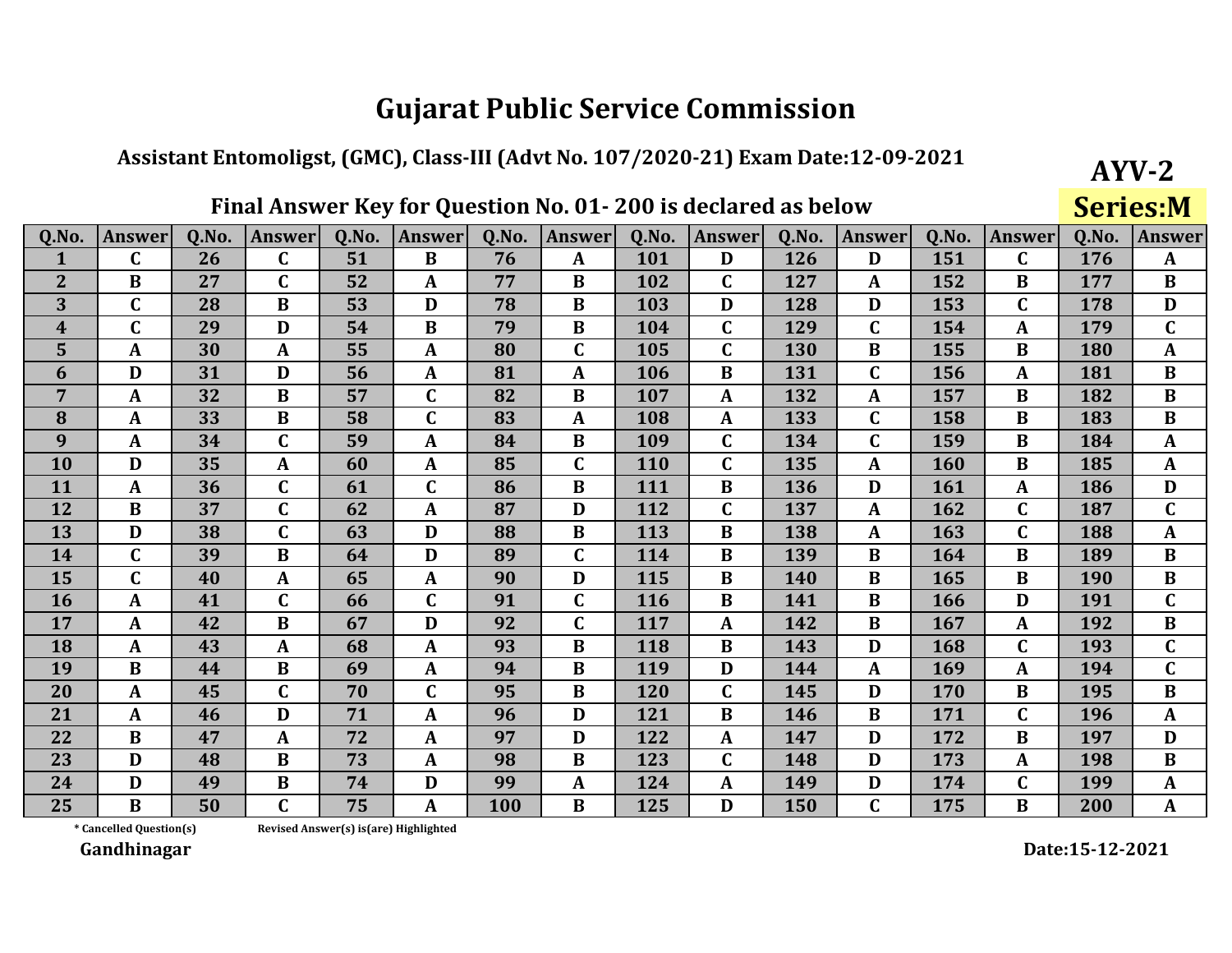## Assistant Entomoligst, (GMC), Class-III (Advt No. 107/2020-21) Exam Date:12-09-2021

## Final Answer Key for Question No. 01-200 is declared as below

**Series:A** 

 $AYV-2$ 

| Q.No.       | <b>Answer</b> | 0.No. | <b>Answer</b> | Q.No. | <b>Answer</b> | Q.No.      | <b>Answer</b> | Q.No.      | <b>Answer</b> | 0.No. | <b>Answer</b> | 0.No. | <b>Answer</b> | Q.No.      | <b>Answer</b> |
|-------------|---------------|-------|---------------|-------|---------------|------------|---------------|------------|---------------|-------|---------------|-------|---------------|------------|---------------|
| 1           | $\mathbf C$   | 26    | $\mathbf C$   | 51    | B             | 76         | $\mathbf{A}$  | 101        | D             | 126   | D             | 151   | $\mathbf C$   | 176        | $\mathbf{A}$  |
| $2^{\circ}$ | B             | 27    | $\mathbf C$   | 52    | A             | 77         | B             | 102        | $\mathbf C$   | 127   | A             | 152   | B             | 177        | B             |
| 3           | $\mathbf C$   | 28    | $\bf{B}$      | 53    | D             | 78         | B             | 103        | D             | 128   | D             | 153   | $\mathbf C$   | 178        | D             |
| 4           | $\mathbf C$   | 29    | D             | 54    | B             | 79         | $\bf{B}$      | 104        | $\mathbf C$   | 129   | $\mathbf C$   | 154   | $\mathbf{A}$  | 179        | $\mathbf C$   |
| 5           | A             | 30    | A             | 55    | A             | 80         | $\mathbf C$   | 105        | $\mathbf C$   | 130   | B             | 155   | B             | 180        | $\mathbf{A}$  |
| 6           | D             | 31    | D             | 56    | A             | 81         | $\mathbf{A}$  | 106        | $\bf{B}$      | 131   | $\mathbf{C}$  | 156   | $\mathbf{A}$  | 181        | $\bf{B}$      |
| 7           | A             | 32    | $\bf{B}$      | 57    | $\mathbf C$   | 82         | $\bf{B}$      | 107        | $\mathbf{A}$  | 132   | A             | 157   | B             | 182        | $\bf{B}$      |
| 8           | A             | 33    | $\bf{B}$      | 58    | C             | 83         | A             | 108        | A             | 133   | $\mathbf{C}$  | 158   | B             | 183        | $\bf{B}$      |
| 9           | A             | 34    | $\mathbf C$   | 59    | A             | 84         | B             | 109        | $\mathbf C$   | 134   | C             | 159   | B             | 184        | $\mathbf{A}$  |
| <b>10</b>   | D             | 35    | $\mathbf{A}$  | 60    | A             | 85         | $\mathbf C$   | 110        | $\mathbf C$   | 135   | $\mathbf{A}$  | 160   | $\bf{B}$      | 185        | A             |
| 11          | A             | 36    | $\mathbf C$   | 61    | C             | 86         | $\bf{B}$      | 111        | B             | 136   | D             | 161   | A             | 186        | D             |
| 12          | B             | 37    | $\mathbf C$   | 62    | A             | 87         | D             | 112        | $\mathbf{C}$  | 137   | A             | 162   | $\mathbf C$   | 187        | $\mathbf C$   |
| 13          | D             | 38    | $\mathbf C$   | 63    | D             | 88         | $\bf{B}$      | 113        | $\bf{B}$      | 138   | A             | 163   | $\mathbf C$   | 188        | $\mathbf{A}$  |
| 14          | $\mathbf C$   | 39    | $\bf{B}$      | 64    | D             | 89         | $\mathbf C$   | 114        | $\bf{B}$      | 139   | B             | 164   | B             | 189        | $\bf{B}$      |
| 15          | $\mathbf C$   | 40    | $\mathbf{A}$  | 65    | A             | 90         | D             | 115        | B             | 140   | B             | 165   | B             | <b>190</b> | B             |
| <b>16</b>   | A             | 41    | $\mathbf C$   | 66    | C             | 91         | $\mathbf C$   | <b>116</b> | B             | 141   | B             | 166   | D             | 191        | $\mathbf C$   |
| 17          | A             | 42    | $\bf{B}$      | 67    | D             | 92         | $\mathbf C$   | 117        | $\mathbf{A}$  | 142   | B             | 167   | A             | 192        | $\bf{B}$      |
| 18          | A             | 43    | A             | 68    | A             | 93         | $\bf{B}$      | 118        | $\bf{B}$      | 143   | D             | 168   | $\mathbf C$   | 193        | $\mathbf C$   |
| 19          | $\bf{B}$      | 44    | $\bf{B}$      | 69    | A             | 94         | $\bf{B}$      | 119        | D             | 144   | A             | 169   | $\mathbf{A}$  | 194        | $\mathbf C$   |
| 20          | A             | 45    | $\mathbf C$   | 70    | $\mathbf{C}$  | 95         | $\bf{B}$      | 120        | $\mathbf C$   | 145   | D             | 170   | $\bf{B}$      | 195        | $\bf{B}$      |
| 21          | A             | 46    | D             | 71    | A             | 96         | D             | 121        | $\bf{B}$      | 146   | $\bf{B}$      | 171   | $\mathbf C$   | 196        | $\mathbf{A}$  |
| 22          | $\bf{B}$      | 47    | $\mathbf{A}$  | 72    | A             | 97         | D             | 122        | A             | 147   | D             | 172   | $\bf{B}$      | 197        | D             |
| 23          | D             | 48    | $\bf{B}$      | 73    | A             | 98         | B             | 123        | $\mathbf C$   | 148   | D             | 173   | A             | 198        | $\bf{B}$      |
| 24          | D             | 49    | $\bf{B}$      | 74    | D             | 99         | $\mathbf{A}$  | 124        | $\mathbf{A}$  | 149   | D             | 174   | $\mathbf{C}$  | 199        | $\mathbf{A}$  |
| 25          | B             | 50    | $\mathbf C$   | 75    | A             | <b>100</b> | $\bf{B}$      | 125        | D             | 150   | $\mathbf C$   | 175   | $\bf{B}$      | 200        | $\mathbf{A}$  |

#### \* Cancelled Question(s) Revised Answer(s) is(are) Highlighted

Gandhinagar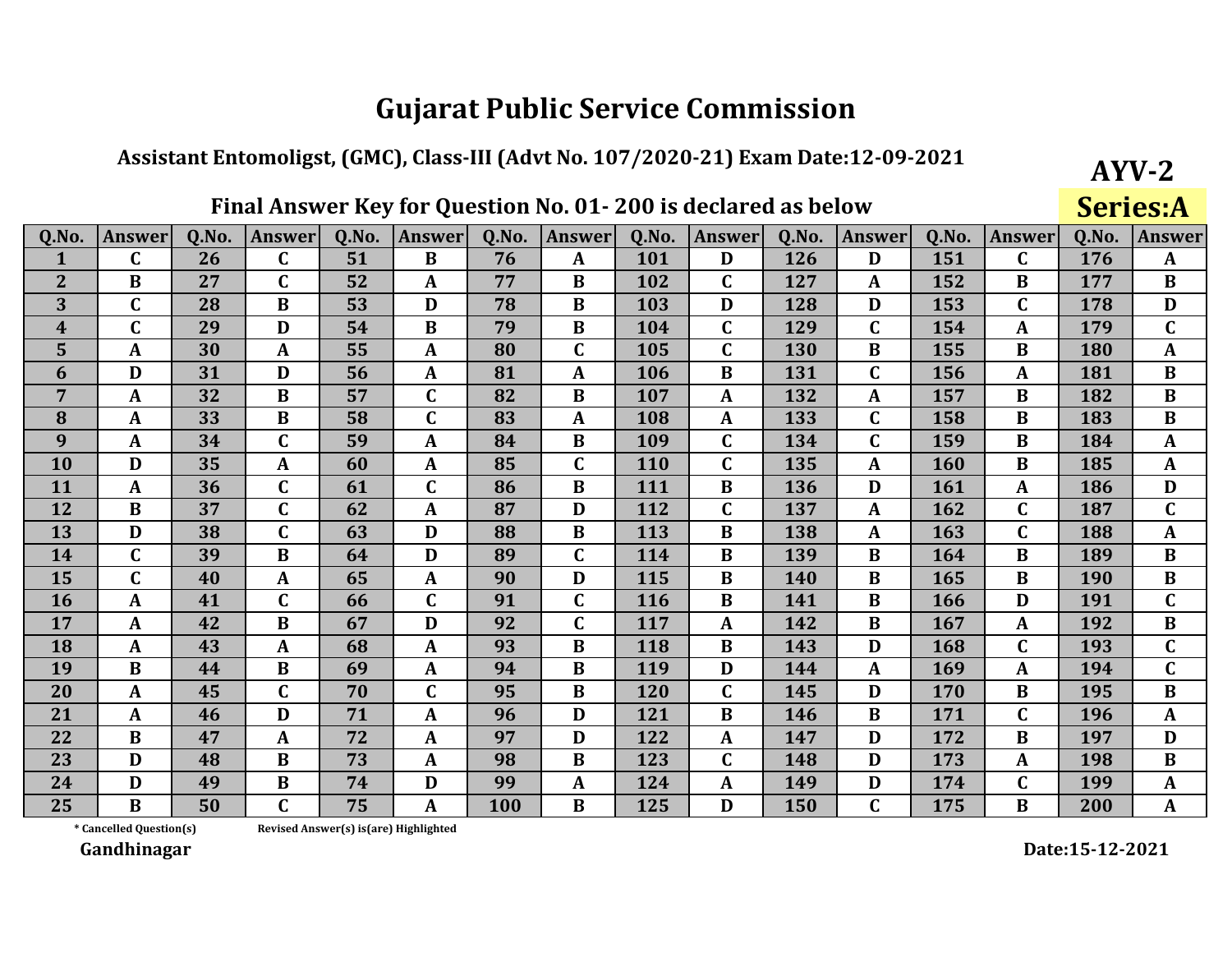## Assistant Entomoligst, (GMC), Class-III (Advt No. 107/2020-21) Exam Date:12-09-2021

## Final Answer Key for Question No. 01-200 is declared as below

**Series:B** 

 $AYV-2$ 

| Q.No.            | <b>Answer</b> | <b>O.No.</b> | <b>Answer</b> | 0.No. | <b>Answer</b> | Q.No.      | <b>Answer</b> | 0.No. | <b>Answer</b> | 0.No.      | <b>Answer</b> | Q.No. | Answer       | <b>O.No.</b> | <b>Answer</b> |
|------------------|---------------|--------------|---------------|-------|---------------|------------|---------------|-------|---------------|------------|---------------|-------|--------------|--------------|---------------|
| 1                | B             | 26           | $\mathbf{A}$  | 51    | $\mathbf{A}$  | 76         | D             | 101   | $\mathbf{C}$  | 126        | $\mathbf{A}$  | 151   | B            | 176          | $\mathbf{A}$  |
| $\overline{2}$   | A             | 27           | B             | 52    | $\bf{B}$      | 77         | D             | 102   | B             | 127        | $\bf{B}$      | 152   | A            | 177          | D             |
| 3                | D             | 28           | $\bf{B}$      | 53    | D             | 78         | $\bf{B}$      | 103   | $\mathbf C$   | 128        | D             | 153   | $\mathbf C$  | 178          | $\bf{B}$      |
| $\boldsymbol{4}$ | $\mathbf{B}$  | 29           | $\bf{B}$      | 54    | D             | 79         | $\mathbf{A}$  | 104   | $\mathbf{A}$  | 129        | $\mathbf C$   | 154   | $\mathbf{A}$ | 179          | $\mathbf{A}$  |
| 5                | $\mathbf{A}$  | 30           | $\mathbf C$   | 55    | $\bf{B}$      | 80         | $\bf{B}$      | 105   | $\bf{B}$      | 130        | A             | 155   | D            | 180          | $\mathbf{A}$  |
| 6                | $\mathbf{A}$  | 31           | $\mathbf C$   | 56    | $\mathbf{C}$  | 81         | D             | 106   | $\mathbf{A}$  | 131        | D             | 156   | D            | 181          | $\mathbf C$   |
| 7                | $\mathbf C$   | 32           | $\bf{B}$      | 57    | $\mathbf{C}$  | 82         | $\bf{B}$      | 107   | $\bf{B}$      | 132        | $\mathbf{C}$  | 157   | $\mathbf{A}$ | 182          | $\mathbf{A}$  |
| 8                | $\mathbf C$   | 33           | $\mathbf C$   | 58    | $\bf{B}$      | 83         | $\bf{B}$      | 108   | $\bf{B}$      | 133        | D             | 158   | D            | 183          | $\mathbf{C}$  |
| 9                | $\mathbf{A}$  | 34           | $\mathbf C$   | 59    | D             | 84         | $\mathbf C$   | 109   | $\bf{B}$      | 134        | $\mathbf C$   | 159   | $\mathbf C$  | 184          | $\mathbf C$   |
| 10               | $\mathbf{A}$  | 35           | $\mathbf{A}$  | 60    | $\mathbf{A}$  | 85         | $\mathbf{A}$  | 110   | $\bf{B}$      | 135        | $\mathbf C$   | 160   | $\bf{B}$     | 185          | $\mathbf{A}$  |
| 11               | C             | 36           | D             | 61    | A             | 86         | $\mathbf C$   | 111   | $\mathbf{A}$  | 136        | B             | 161   | B            | 186          | D             |
| 12               | $\mathbf{A}$  | 37           | $\mathbf{A}$  | 62    | $\bf{B}$      | 87         | $\mathbf C$   | 112   | $\mathbf C$   | 137        | A             | 162   | $\bf{B}$     | 187          | $\mathbf{A}$  |
| 13               | D             | 38           | $\mathbf{A}$  | 63    | $\mathbf{A}$  | 88         | $\mathbf{C}$  | 113   | $\mathbf{C}$  | 138        | A             | 163   | $\bf{B}$     | 188          | $\mathbf{A}$  |
| 14               | D             | 39           | A             | 64    | $\bf{B}$      | 89         | $\bf{B}$      | 114   | B             | 139        | $\mathbf C$   | 164   | $\mathbf{A}$ | 189          | $\bf{B}$      |
| 15               | $\mathbf{A}$  | 40           | D             | 65    | $\mathbf{C}$  | 90         | A             | 115   | B             | 140        | $\mathbf C$   | 165   | A            | 190          | $\bf{B}$      |
| 16               | $\mathbf C$   | 41           | A             | 66    | $\bf{B}$      | 91         | $\mathbf C$   | 116   | D             | 141        | $\bf{B}$      | 166   | D            | 191          | $\bf{B}$      |
| 17               | D             | 42           | $\bf{B}$      | 67    | D             | 92         | $\bf{B}$      | 117   | $\mathbf{A}$  | 142        | $\mathbf{C}$  | 167   | $\mathbf C$  | 192          | $\bf{B}$      |
| 18               | $\mathbf{A}$  | 43           | D             | 68    | $\bf{B}$      | 93         | $\mathbf{A}$  | 118   | $\mathbf C$   | 143        | B             | 168   | $\mathbf{A}$ | 193          | D             |
| 19               | $\mathbf{A}$  | 44           | $\mathbf C$   | 69    | $\mathbf C$   | 94         | $\bf{B}$      | 119   | $\mathbf{A}$  | 144        | $\bf{B}$      | 169   | $\bf{B}$     | 194          | $\mathbf{A}$  |
| 20               | $\mathbf C$   | 45           | $\mathbf C$   | 70    | D             | 95         | $\mathbf C$   | 120   | $\bf{B}$      | 145        | $\bf{B}$      | 170   | $\bf{B}$     | 195          | D             |
| 21               | $\mathbf{A}$  | 46           | A             | 71    | $\mathbf{C}$  | 96         | D             | 121   | $\mathbf C$   | 146        | $\bf{B}$      | 171   | $\mathbf C$  | 196          | $\bf{B}$      |
| 22               | $\mathbf{A}$  | 47           | A             | 72    | $\mathbf{C}$  | 97         | A             | 122   | $\bf{B}$      | 147        | $\mathbf{A}$  | 172   | $\bf{B}$     | 197          | D             |
| 23               | $\mathbf{A}$  | 48           | A             | 73    | $\bf{B}$      | 98         | $\bf{B}$      | 123   | $\mathbf{A}$  | 148        | $\bf{B}$      | 173   | $\mathbf{C}$ | 198          | D             |
| 24               | D             | 49           | $\bf{B}$      | 74    | $\bf{B}$      | 99         | $\bf{B}$      | 124   | $\mathbf C$   | 149        | D             | 174   | $\mathbf C$  | 199          | D             |
| 25               | A             | 50           | A             | 75    | $\bf{B}$      | <b>100</b> | $\mathbf C$   | 125   | $\bf{B}$      | <b>150</b> | $\mathbf C$   | 175   | $\bf{B}$     | 200          | $\mathbf C$   |

\* Cancelled Question(s)

Revised Answer(s) is(are) Highlighted

Gandhinagar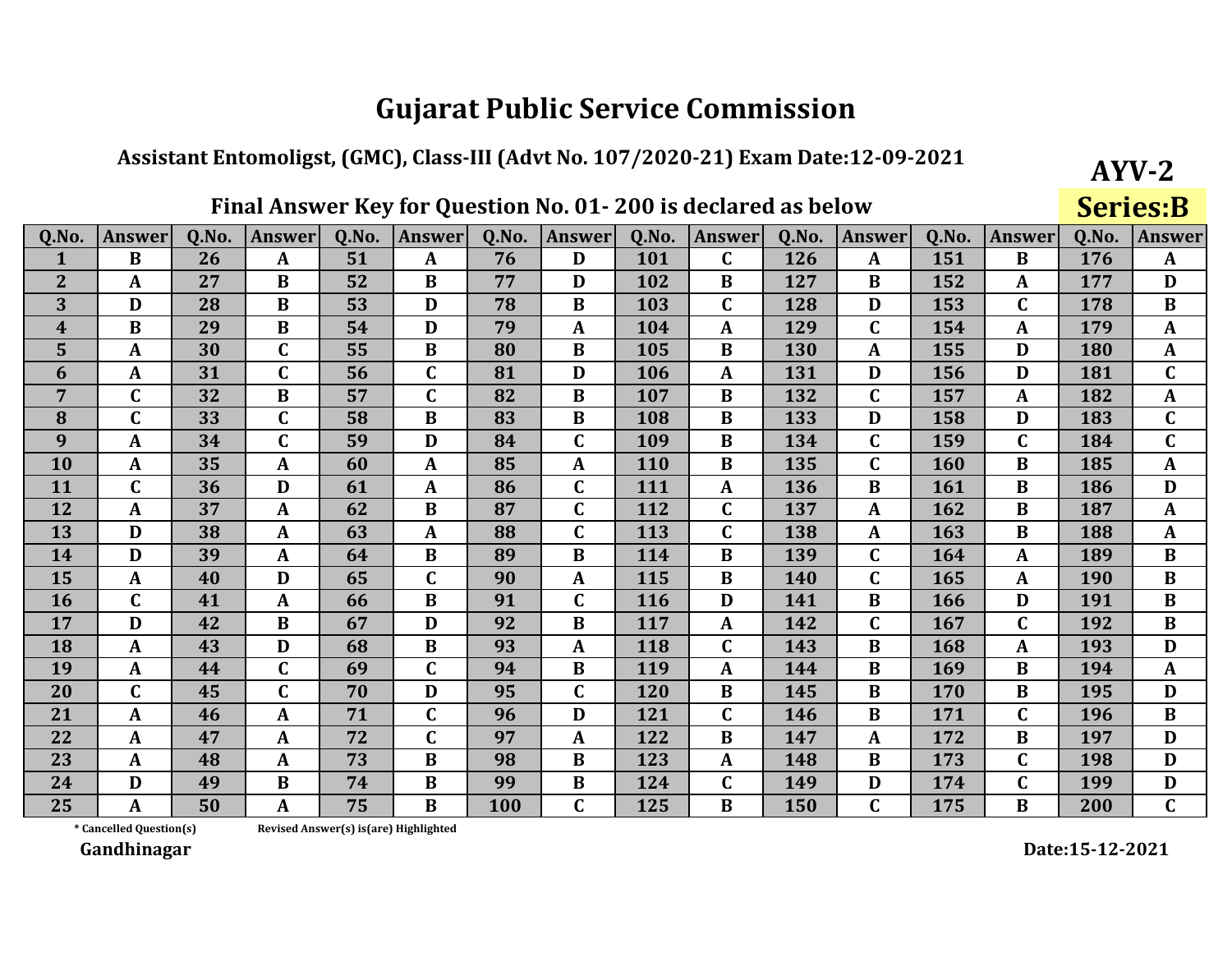#### Assistant Entomoligst, (GMC), Class-III (Advt No. 107/2020-21) Exam Date:12-09-2021

## Final Answer Key for Question No. 01-200 is declared as below

Series:C

 $AYV-2$ 

| Q.No.          | <b>Answer</b> | Q.No. | <b>Answer</b> | Q.No. | <b>Answer</b> | Q.No. | <b>Answer</b> | Q.No. | <b>Answer</b> | Q.No. | <b>Answer</b> | Q.No. | <b>Answer</b> | Q.No.      | <b>Answer</b> |
|----------------|---------------|-------|---------------|-------|---------------|-------|---------------|-------|---------------|-------|---------------|-------|---------------|------------|---------------|
| $\mathbf 1$    | D             | 26    | $\bf{B}$      | 51    | $\mathbf{A}$  | 76    | $\mathbf{A}$  | 101   | $\mathbf C$   | 126   | D             | 151   | B             | 176        | $\mathbf{A}$  |
| $\overline{2}$ | B             | 27    | D             | 52    | B             | 77    | $\mathbf C$   | 102   | A             | 127   | $\mathbf C$   | 152   | $\mathbf C$   | 177        | B             |
| 3              | $\bf{B}$      | 28    | $\bf{B}$      | 53    | D             | 78    | $\mathbf C$   | 103   | $\mathbf{C}$  | 128   | A             | 153   | B             | 178        | $\bf{B}$      |
| 4              | C             | 29    | $\mathbf C$   | 54    | $\mathbf C$   | 79    | $\mathbf{A}$  | 104   | $\mathbf C$   | 129   | B             | 154   | B             | 179        | $\bf{B}$      |
| 5              | $\mathbf{A}$  | 30    | D             | 55    | C             | 80    | A             | 105   | A             | 130   | B             | 155   | $\bf{B}$      | 180        | $\bf{B}$      |
| 6              | $\mathbf C$   | 31    | $\mathbf{C}$  | 56    | A             | 81    | $\mathbf C$   | 106   | D             | 131   | $\mathbf{C}$  | 156   | $\bf{B}$      | 181        | $\mathbf{A}$  |
| 7              | $\mathbf C$   | 32    | $\mathbf C$   | 57    | A             | 82    | $\mathbf{A}$  | 107   | A             | 132   | B             | 157   | $\mathbf{A}$  | 182        | $\mathbf C$   |
| 8              | $\mathsf{C}$  | 33    | B             | 58    | $\mathbf{A}$  | 83    | D             | 108   | A             | 133   | C             | 158   | B             | 183        | $\mathbf{C}$  |
| 9              | B             | 34    | B             | 59    | B             | 84    | D             | 109   | B             | 134   | C             | 159   | D             | 184        | $\bf{B}$      |
| 10             | $\mathbf{A}$  | 35    | $\bf{B}$      | 60    | $\mathbf{A}$  | 85    | $\mathbf{A}$  | 110   | $\bf{B}$      | 135   | B             | 160   | $\mathbf C$   | 185        | $\bf{B}$      |
| 11             | $\mathbf C$   | 36    | D             | 61    | A             | 86    | $\mathbf C$   | 111   | $\bf{B}$      | 136   | A             | 161   | $\bf{B}$      | 186        | D             |
| 12             | $\bf{B}$      | 37    | D             | 62    | B             | 87    | D             | 112   | $\bf{B}$      | 137   | D             | 162   | A             | 187        | $\mathbf{A}$  |
| 13             | $\mathbf{A}$  | 38    | $\bf{B}$      | 63    | D             | 88    | $\mathbf{A}$  | 113   | D             | 138   | $\bf{B}$      | 163   | $\mathbf C$   | 188        | $\mathbf C$   |
| 14             | B             | 39    | A             | 64    | D             | 89    | $\mathbf{A}$  | 114   | $\mathbf{A}$  | 139   | $\mathbf{A}$  | 164   | A             | 189        | $\mathbf{A}$  |
| 15             | $\mathsf{C}$  | 40    | B             | 65    | B             | 90    | $\mathbf C$   | 115   | D             | 140   | A             | 165   | D             | <b>190</b> | $\bf{B}$      |
| 16             | D             | 41    | $\mathbf C$   | 66    | $\mathbf C$   | 91    | $\mathbf{A}$  | 116   | $\bf{B}$      | 141   | D             | 166   | D             | 191        | $\mathbf{C}$  |
| 17             | $\mathbf{A}$  | 42    | $\bf{B}$      | 67    | C             | 92    | A             | 117   | D             | 142   | C             | 167   | A             | 192        | $\bf{B}$      |
| 18             | $\bf{B}$      | 43    | $\mathbf C$   | 68    | $\bf{B}$      | 93    | $\mathbf{A}$  | 118   | D             | 143   | D             | 168   | D             | 193        | $\mathbf{A}$  |
| 19             | $\bf{B}$      | 44    | $\mathbf C$   | 69    | D             | 94    | D             | 119   | D             | 144   | C             | 169   | $\mathbf C$   | 194        | $\mathbf C$   |
| 20             | $\mathbf C$   | 45    | A             | 70    | $\mathbf{A}$  | 95    | $\mathbf{A}$  | 120   | $\mathbf C$   | 145   | $\mathbf{C}$  | 170   | $\bf{B}$      | 195        | $\bf{B}$      |
| 21             | $\mathbf{A}$  | 46    | D             | 71    | $\bf{B}$      | 96    | $\mathbf{A}$  | 121   | $\bf{B}$      | 146   | B             | 171   | $\mathbf C$   | 196        | $\mathbf{A}$  |
| 22             | B             | 47    | A             | 72    | A             | 97    | B             | 122   | B             | 147   | A             | 172   | B             | 197        | $\bf{B}$      |
| 23             | $\mathbf{A}$  | 48    | A             | 73    | D             | 98    | B             | 123   | B             | 148   | A             | 173   | C             | 198        | D             |
| 24             | $\bf{B}$      | 49    | A             | 74    | B             | 99    | $\bf{B}$      | 124   | A             | 149   | C             | 174   | A             | 199        | $\mathbf{C}$  |
| 25             | $\mathbf C$   | 50    | D             | 75    | A             | 100   | $\mathbf C$   | 125   | A             | 150   | C             | 175   | $\bf{B}$      | 200        | $\mathbf{A}$  |

\* Cancelled Question(s)

Revised Answer(s) is(are) Highlighted

Gandhinagar